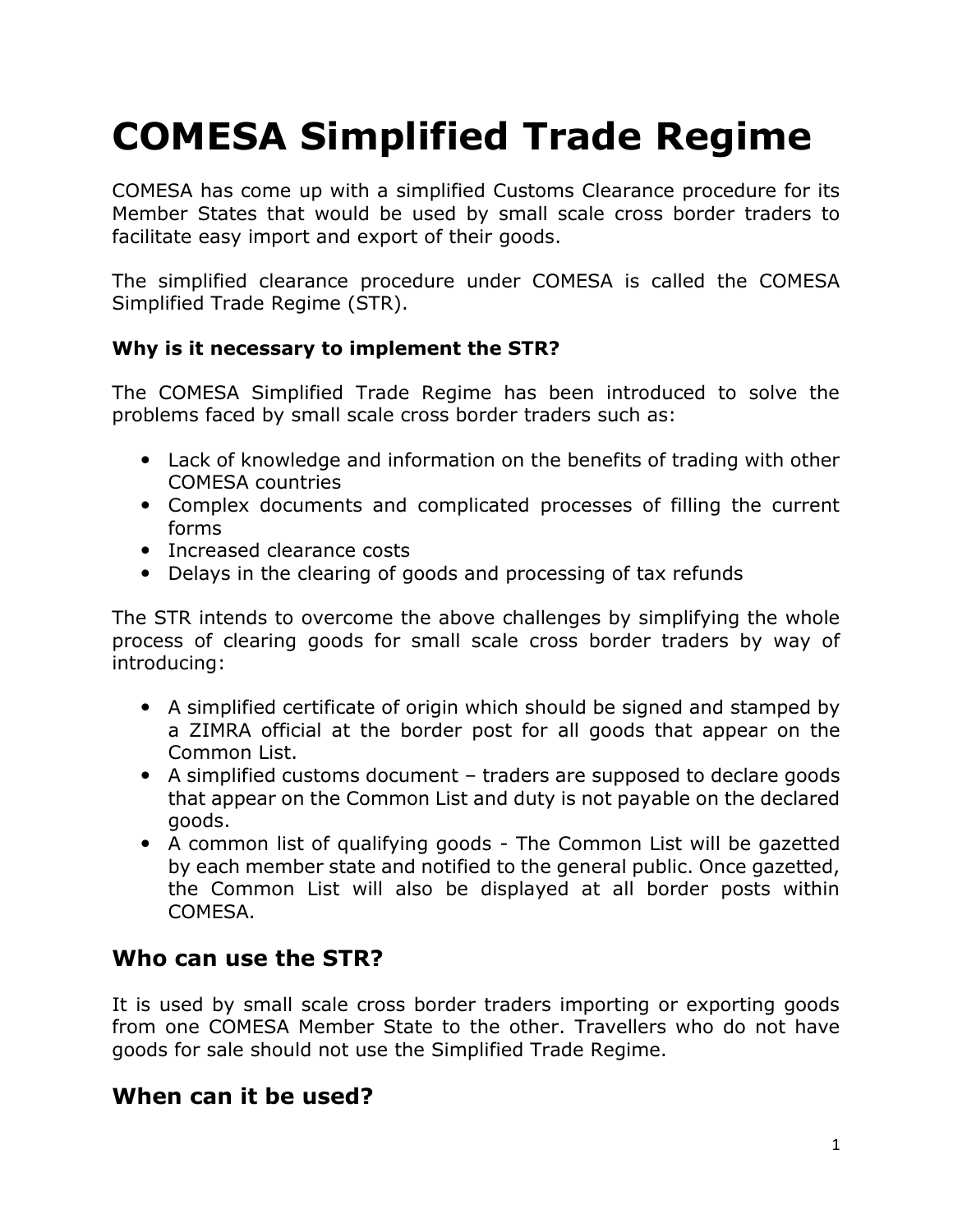Where a small scale cross border trader is exporting goods valued at US\$2,000.00 or less per consignment he or she can use the STR. The goods should be listed on the COMESA STR Common List and should be for re-sale or use in the business.

# **How is it used?**

In addition to the necessary travel documents the small scale cross border trader should possess the following documents:-

- a. COMESA Simplified Certificate of Origin
- b. Invoices of the goods
- c. Import or export permits for certain agricultural goods and animal products

For goods that have been grown or wholly produced in the COMESA Region and appear on the Common List, the trader will complete a Customs Document (declaration form) and a simplified COMESA Certificate of Origin. These documents are filled in at the border post by the trader and are stamped and certified by a customs official.

If the trader is carrying chemicals, agricultural foods, plant and animal products such as pesticides, oranges, bananas, milk, eggs, fish, meat or chicken, report to the offices of the Ministry of Health, the Ministry of Agriculture or the Environmental Management Agency to stamp any imports and export permits and certify that the goods imported or exported comply with food safety, plant and animal health regulations including environmental protection. This is important to guard against the spread of pests and diseases and to protect human lives as well as the environment.

The trader should ensure that the exported goods are separated into the following categories:-

- a. Goods produced in the COMESA Region that are prescribed on the Common List on which no duty is payable.
- b. Goods produced in the COMESA Region that do not appear on the Common List on which duty may be payable.
- c. Goods produced in non-COMESA member states on which duty must be paid

Some of the goods appearing on the Common list that qualify for preferential treatment are shown in the tables below;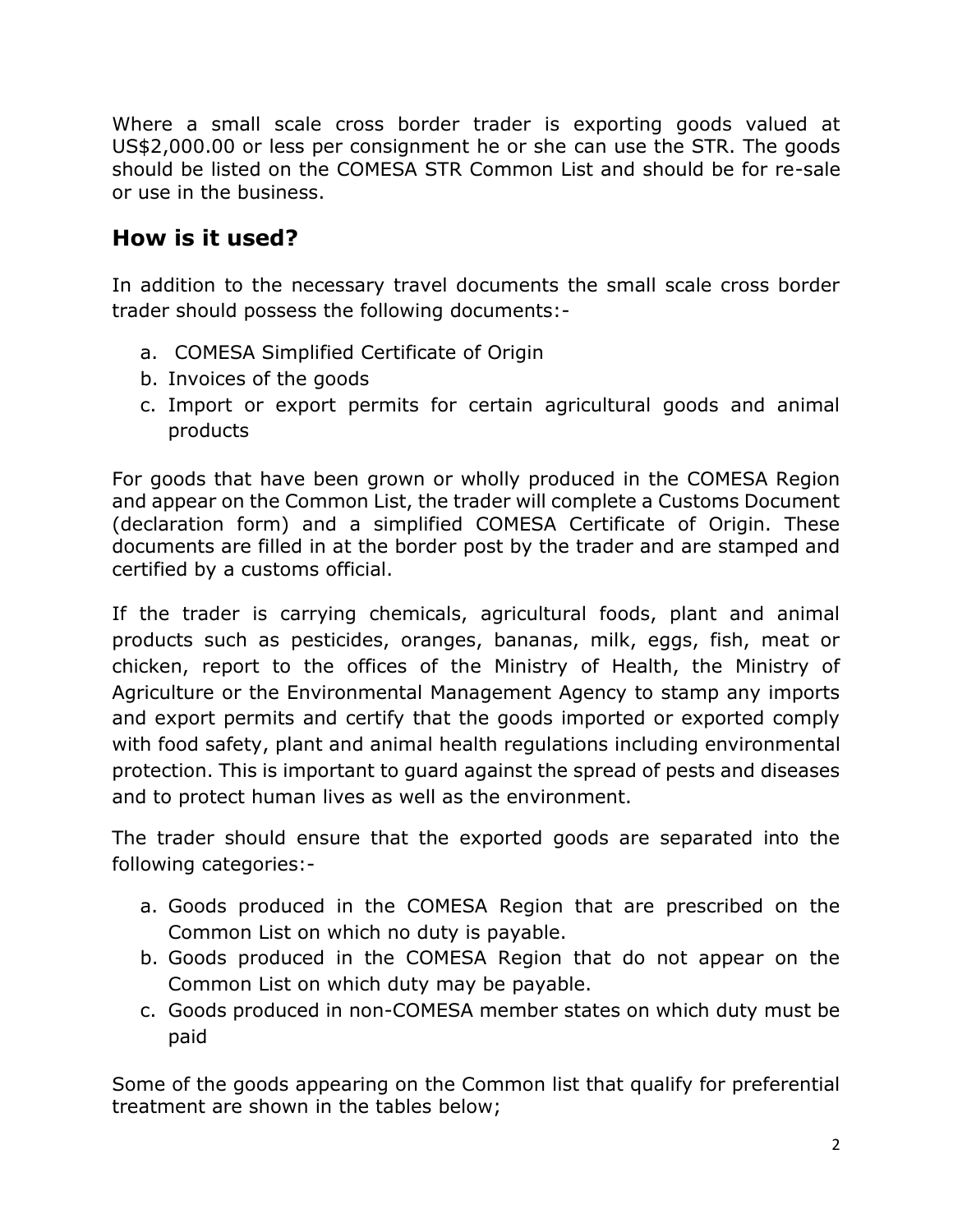## **Examples of eligible products Zimbabwe and Zambia**

| <b>Product</b>                | <b>HS Code</b>    |
|-------------------------------|-------------------|
| Potatoes                      | 0701              |
| Tomatoes                      | 0702              |
| <b>Dried Beans</b>            | 0713              |
| Oranges                       | 0805              |
| Soya bean Oil                 | 1507              |
| Margarine                     | 1517              |
| Peanut butter                 | 2008              |
| Yeast                         | 2102              |
| Cement                        | 2523              |
| Freezit making machines       | 833880            |
| Candle making machines        | 841989            |
| Ploughs and plough parts      | 843210 and 843290 |
| Peanut butter making machines | 843780            |

# **Examples of eligible products Zimbabwe - Malawi**

| Product                                                                     | <b>HS Code</b>      |
|-----------------------------------------------------------------------------|---------------------|
| Live animals                                                                | Chapter 1 inclusive |
| Birds" eggs, in shell, fresh, preserved or cooked 0407<br>(or for hatching) |                     |
| Potatoes, fresh or chilled                                                  | 0701                |
| Tomatoes, fresh or chilled                                                  | 0702                |
| Onions, shallots, garlic, leeks                                             | 0703                |
| Cabbages, cauliflowers, etc.                                                | 0704                |
| Lettuce                                                                     | 0705                |
| Carrots, turnips, salad beetroot, and other edible 0706<br>roots            |                     |